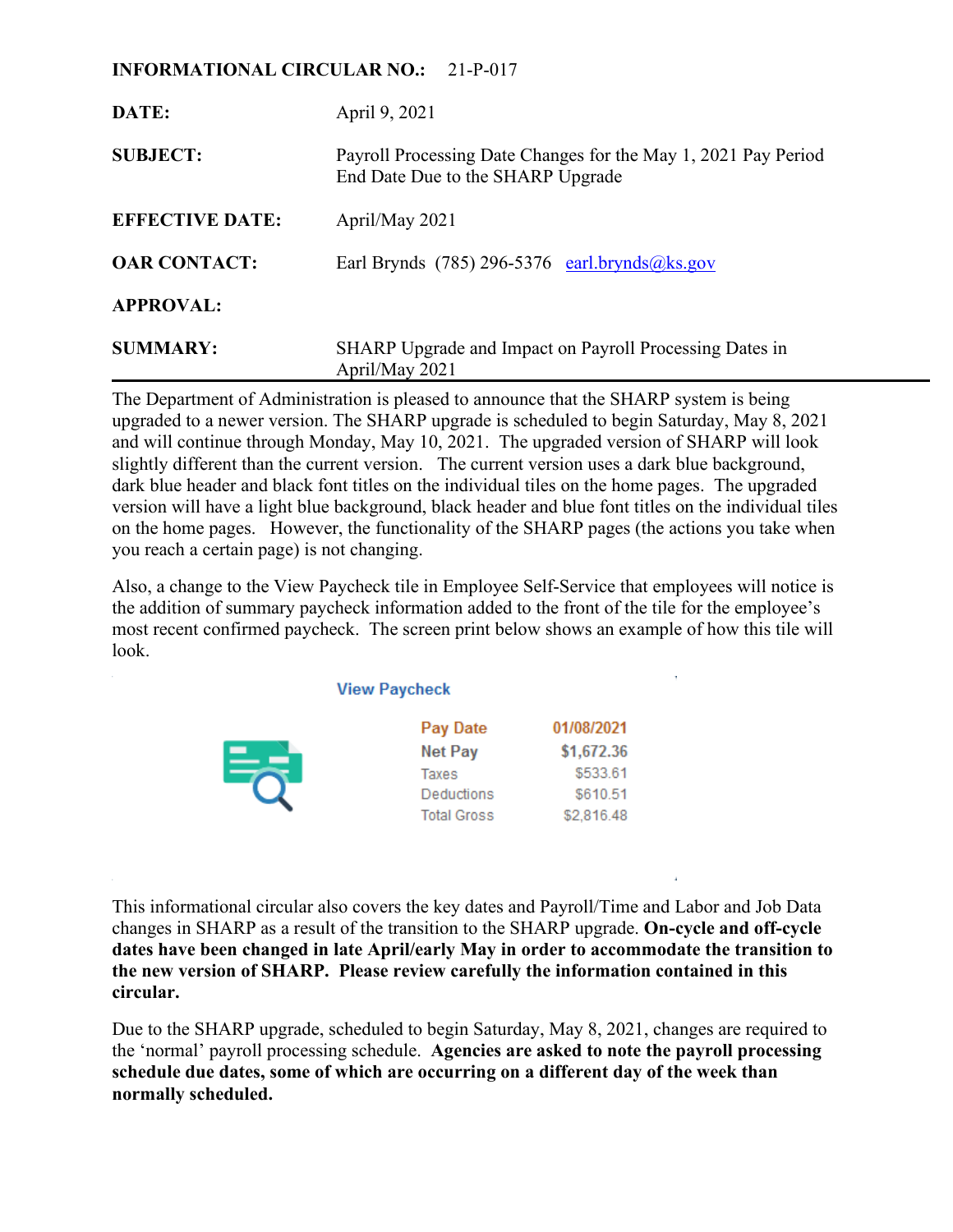Informational Circular No. 21-P-017 April 9, 2021 Page 2

## **Friday, April 30, 2021**

Payday for the payroll period ending April 17, 2021.

First opportunity for Time and Labor interface agencies to submit time and labor (INF42/KAGYTL42) files for the period ending May 1, 2021 to the Department of Administration for processing by 6:00 PM on April 30, 2021. (These files would normally be due Monday, May 3, 2021.) Last opportunity to submit files will be noon on Monday, May 3, 2021.

Regents' Run C off-cycle payroll files for the period ending April 17, 2021 must be received by the Department of Administration by 4:00 PM on April 30, 2021.

#### **Monday, May 3, 2021**

Time and Labor interface agencies can submit time and labor (INF42/KAGYTL42) files for the period ending May 1, 2021 to the Department of Administration by noon to be processed at 12:30 p.m. on May 3, 2021.

# **NOTE: Terminations and Retirements must be entered by 7:00 PM on May 3, 2021 and reported time must be submitted (and approved if applicable) by 6:30 PM in order for leave payouts to be calculated correctly.**

Paysheets for the on-cycle payroll for the period ending May 1, 2021 will be created on Monday, May 3, 2021. (Paysheets would normally be created on Tuesday, May 4, 2021.) **For SHARP agencies, all job actions (i.e., FLSA Status change) must be entered by 7:00 PM on May 3, 2021 in order to be reflected on the paysheets for this period.** 

The first on-cycle preliminary pay calculation for the period ending May 1, 2021 will also occur May 3, 2021. For SHARP agencies, all employees' reported time must be entered (and approved if applicable) into SHARP by 6:30 PM. After Time Administration runs at 6:30 PM, payable time must be approved by 7:00 PM, in order for a paycheck record to be created. **Please note that there will be only two SHARP on-cycle preliminary payroll calculations for the pay period ending May 1, 2021.**

The Run C off-cycle for the period ending April 17, 2021 will be processed May 3, 2021. SHARP agencies have until 7:00 PM on this date to enter supplementals and/or adjustment run controls for the Run C off-cycle. All employees' reported time must be entered (and approved if applicable) by 6:30 PM. Payable time must be approved by 7:00 PM. Paychecks for the Run C off-cycle will be dated May 6, 2021.

#### **Tuesday, May 4, 2021**

The second on-cycle preliminary pay calculation for the period ending May 1, 2021 will occur May 4, 2021.

Regents' on-cycle files for the period ending May 1, 2021 must be received by the Department of Administration by 4:00 PM on May 4, 2021.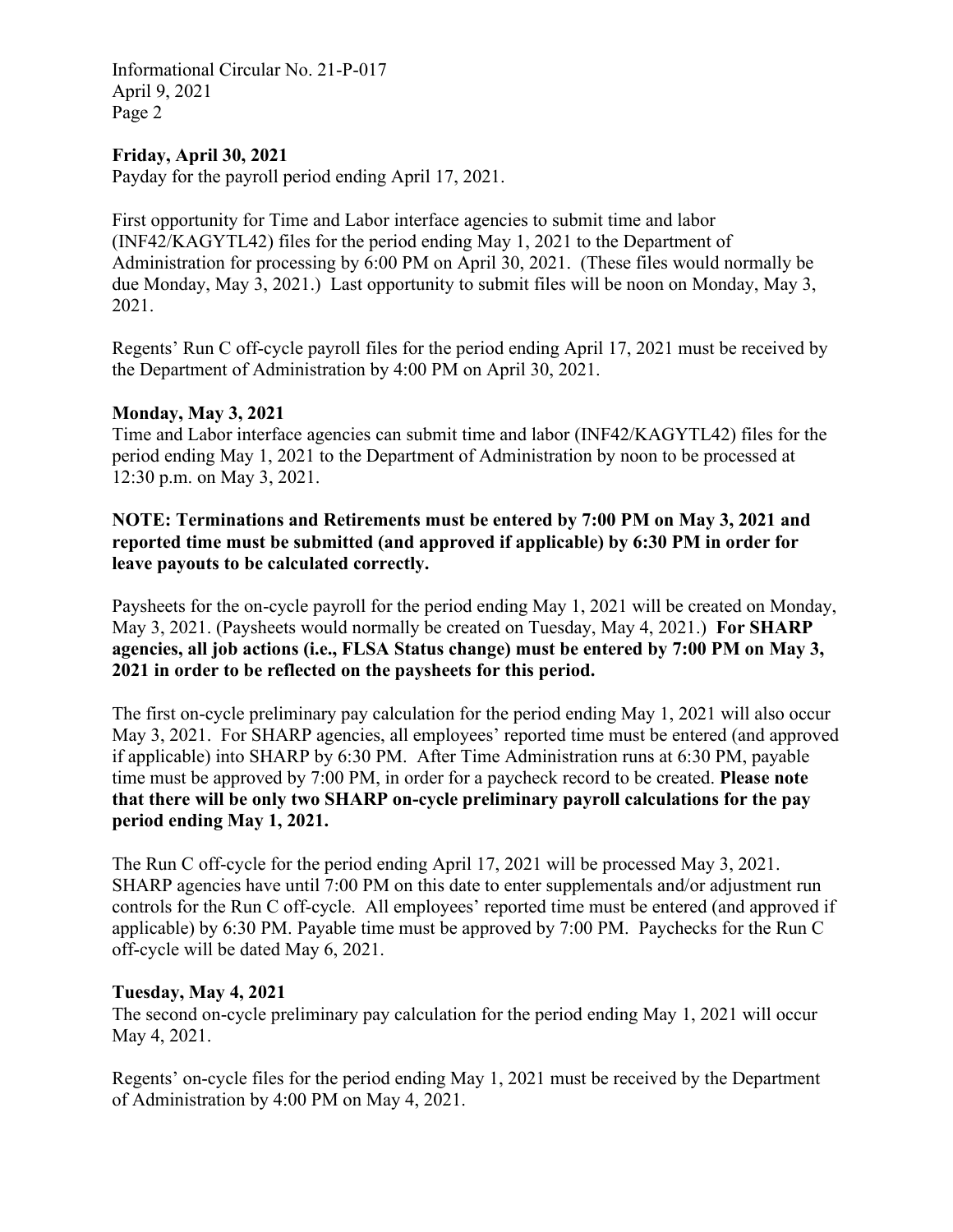Informational Circular No. 21-P-017 April 9, 2021 Page 3

## **Wednesday, May 5, 2021**

**Final pay confirmation for the on-cycle payroll for the period ending May 1, 2021 will occur May 5, 2021. For SHARP agencies, all employees' payable time must be approved, by 7:00 PM on May 5, 2021 in order for a paycheck record to be created/confirmed. All deduction and tax data changes must be entered by 7:00 PM on May 5, 2021 in order to be reflected in the final paycheck created for the employee.**

## **Thursday, May 6, 2021**

**The Regents' on-cycle payroll files for the period ending May 1, 2021 will be processed on this date.** (This Regents' on-cycle would normally be scheduled for Monday, May 10, 2021.)

Regents' Run A off-cycle payroll files for the period ending May 1, 2021 must be received by the Department of Administration by 4:00 PM on May 6, 2021. (These files would normally be due Friday, May 7, 2021.)

### **Friday, May 7, 2021**

The Run A off-cycle for the period ending May 1, 2021 will be processed May 7, 2021. (This off-cycle would normally be scheduled for Monday, May 10, 2021.) SHARP agencies have until 7:00 PM on this date to enter supplemental and/or adjustment run controls for the Run A off-cycle. All employees' reported time must be entered (and approved if applicable) by 6:30 PM. Payable time must be approved by 7:00 PM. Paychecks for the Run A off-cycle will be dated May 14, 2021. **NOTE: This off-cycle is the final payroll cycle run before the SHARP upgrade begins.**

The Regents' Run A off-cycle payroll files for the period ending May 1, 2021 will also be processed on this date.

**Saturday, May 8, 2021 SHARP system and Employee Self Service shut down. SHARP upgrade begins.**

**Sunday, May 9, 2021 SHARP system and Employee Self Service closed. SHARP upgrade continues.**

**Monday, May 10, 2021 SHARP system and Employee Self Service open to core users only for validation.**  No batch jobs processing.

# **Tuesday, May 11, 2021 SHARP system and Employee Self Service open to all users.**

Beginning Tuesday, May 11, 2021 batch jobs will return to the normal payroll processing schedule. Attached is a partial calendar for the months of April/May 2021, which highlights key payroll processing activity for these months. *The attached partial calendar is intended for use as a supplementary reference tool only; it does not contain the level of detail that is included in the narrative portion of this circular.*